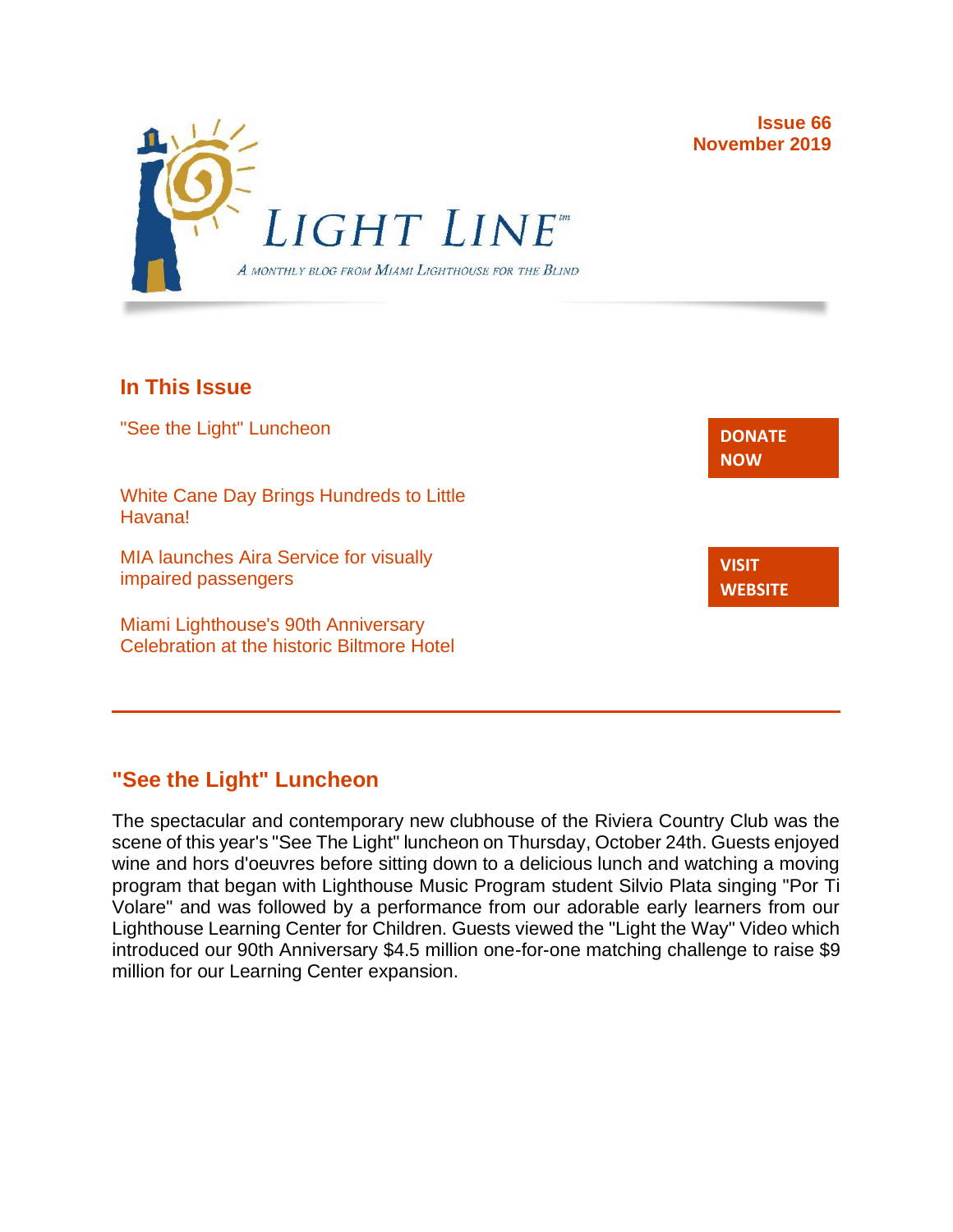The keynote speech by blind Paralympian Danelle Umstead kept the audience spellbound as recounted how Miami Lighthouse believed in her as a blind downhill skier and she ultimately became a 4-time Paralympic ski medalist, the first blind contestant on Dancing With The Stars, and today is a sought-after motivational speaker.

The highly successful event raised more than \$150,000, which will be matched dollar-fordollar, according to President & CEO Virginia Jacko. Sponsors for this year's luncheon included GenSpring/SunTrust Private Wealth, H. Angela Whitman Foundation, Norma Jean Abraham, GrayRobinson, El Carajo International Tapas & Wines, Monster Sound Production, MultiVision Video & Film, and Orchids by Olivier & Marlen Caudron.



*Danelle Umstead and Virginia A. Jacko*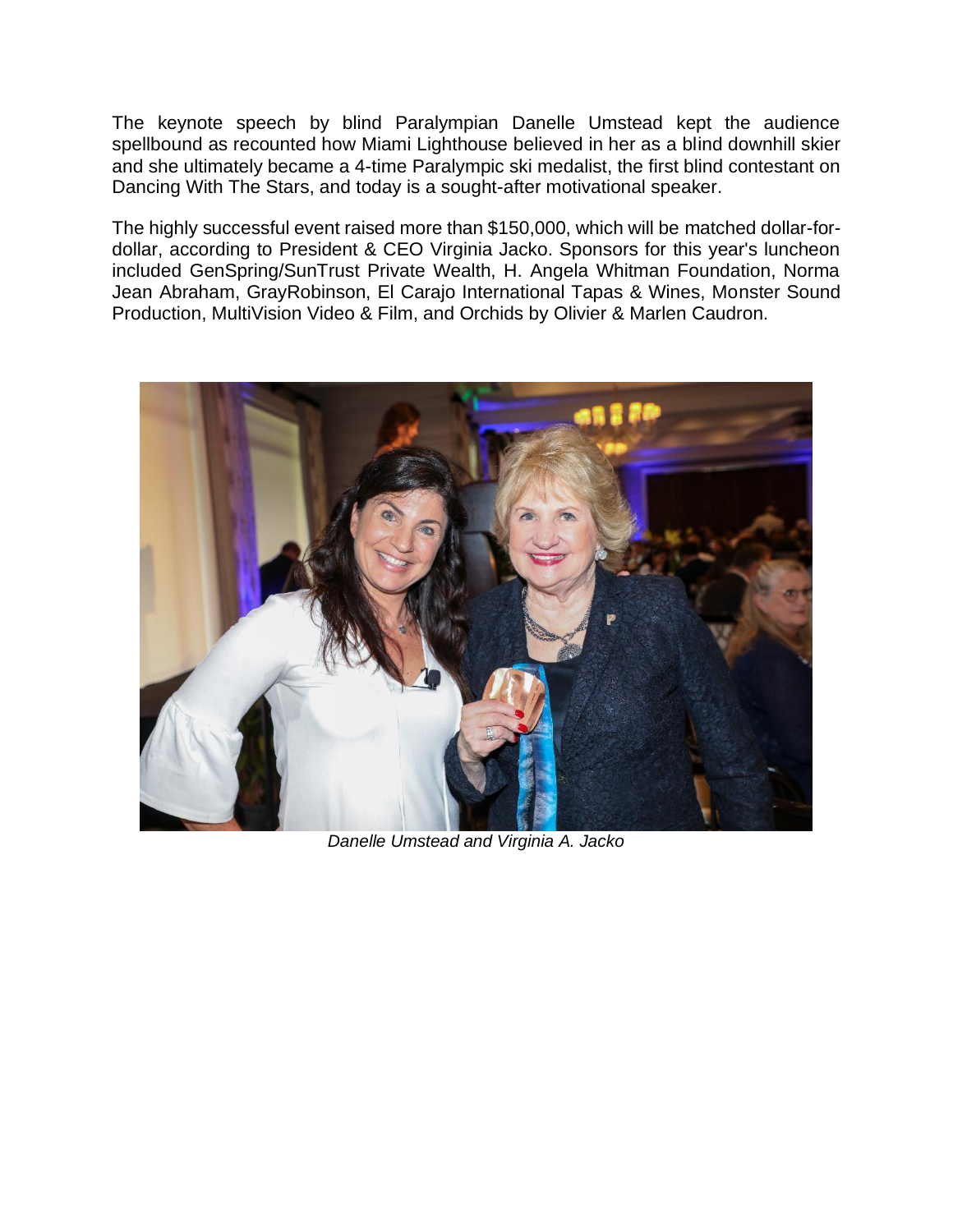

*Scott J. Richey and Emcee Marissa Bagg*



*Silvio Plata, Miami Lighthouse Student*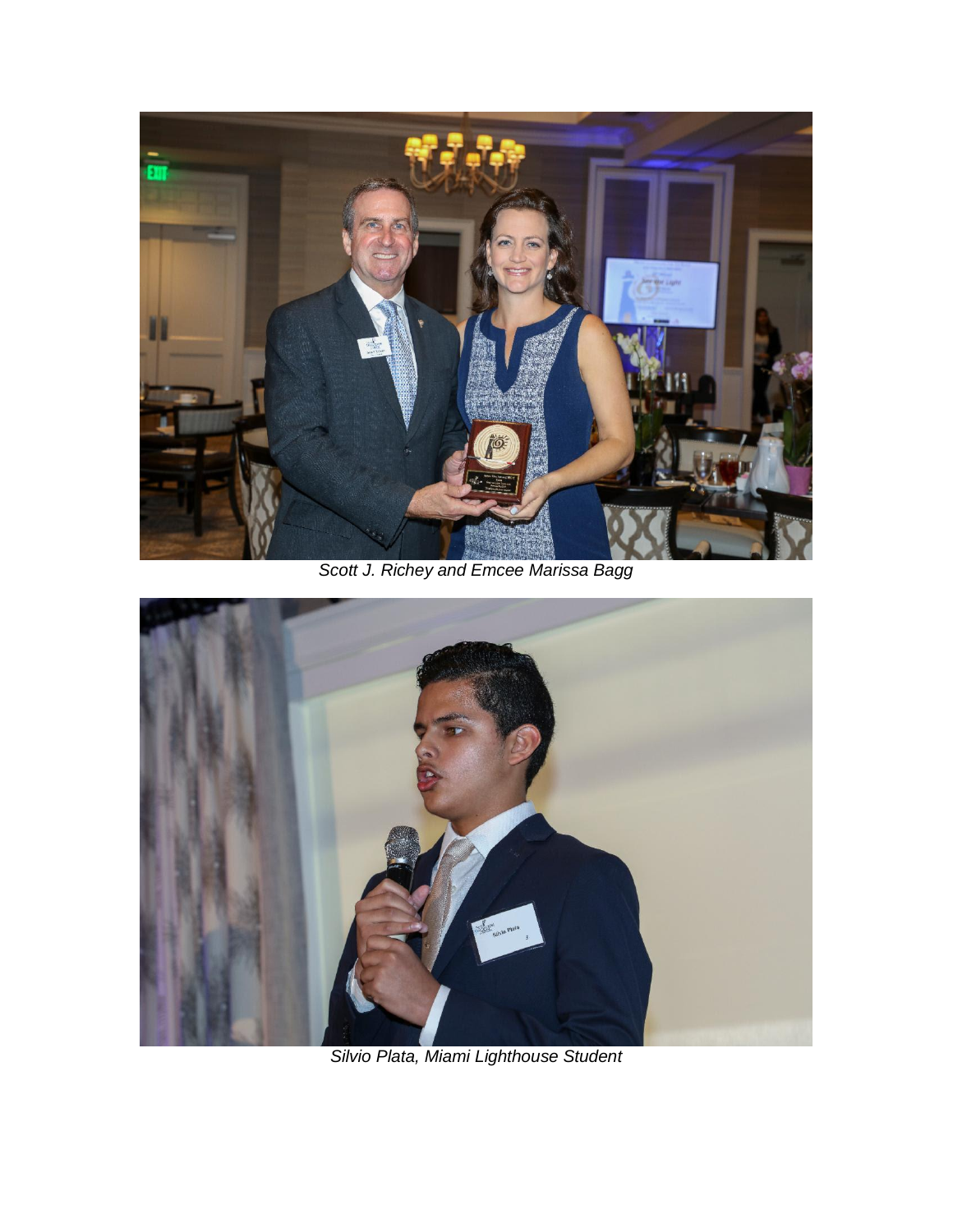

*Performance by our Miami Lighthouse's Early Learners*

### **White Cane Day Brings Hundreds to Little Havana!**

We are so grateful to City of Miami Mayor Francis Suarez and Billy The Marlin, for leading this year's White Cane Day march. Our thanks also go to the City of Miami Police Department and Fire Rescue Department for their help and guidance during the walk down SW 8th Street and back to our Miami Lighthouse. The procession, including more than 100 blind and visually impaired Miamians walking with white canes and guide dogs, as well as, many sighted volunteers, enjoyed the celebration which ended back at Miami Lighthouse with entertainment, refreshments and speakers. Check out this CBS-4 news piece on the White Cane Day march.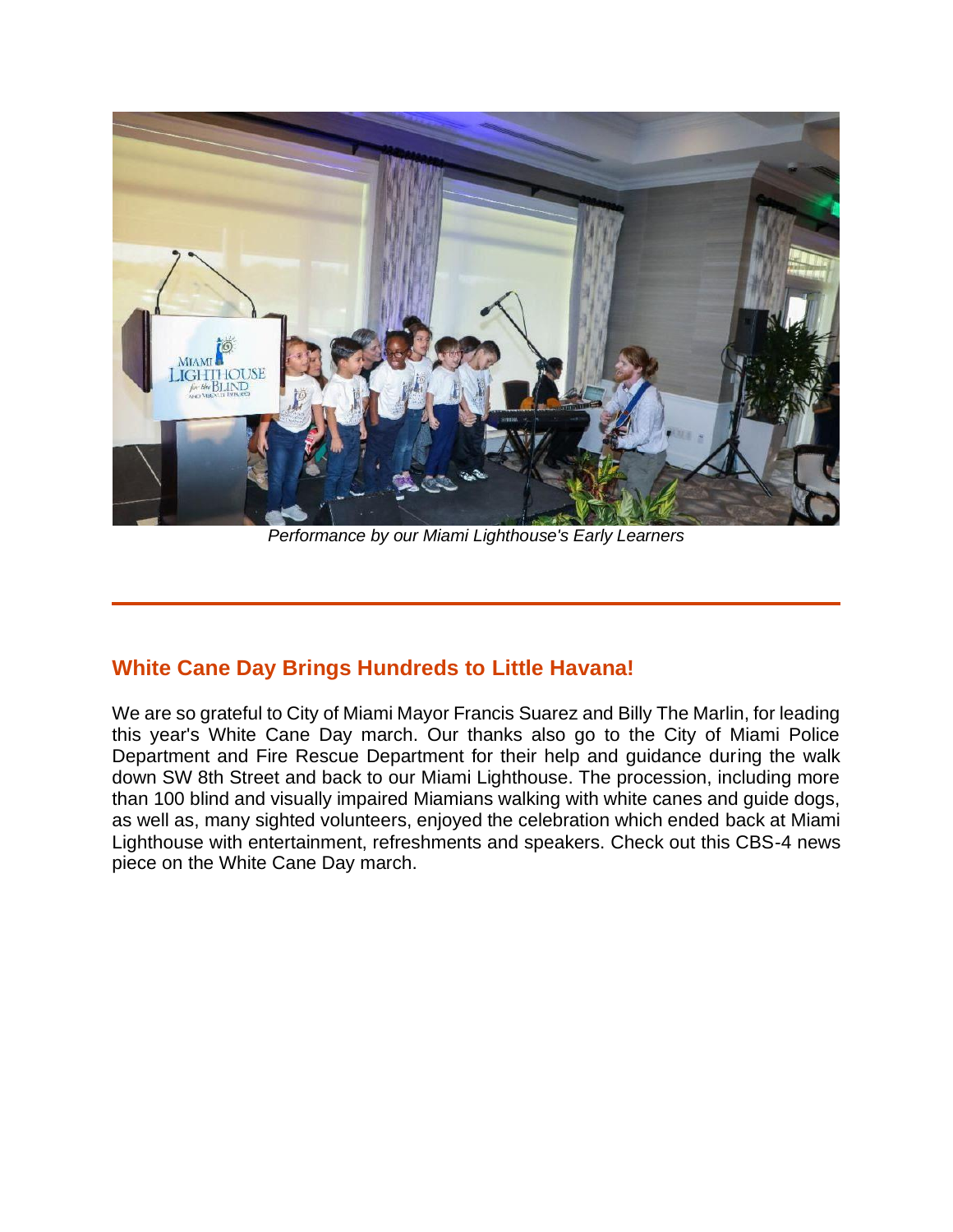October 16, 2019 at 10:14 am Filed Under: Local TV, Miami Lighthouse for the Blind, Miami News



White Cane Day is a national observance which was established by President Lyndon Johnson in 1964. The day is set aside to celebrate the many achievements of the blind and visually impaired, and their important symbol of independence, the white cane. Event sponsors included Florida Blue, OrCam, Mass Mutual Miami, Lions for the Blind, Tracfone, Telefonica, Ambutech, Walgreens Store #15994, Einsteins Bros. Bagels #2300 and Burger King Store #12778.



*White Cane Day 2019*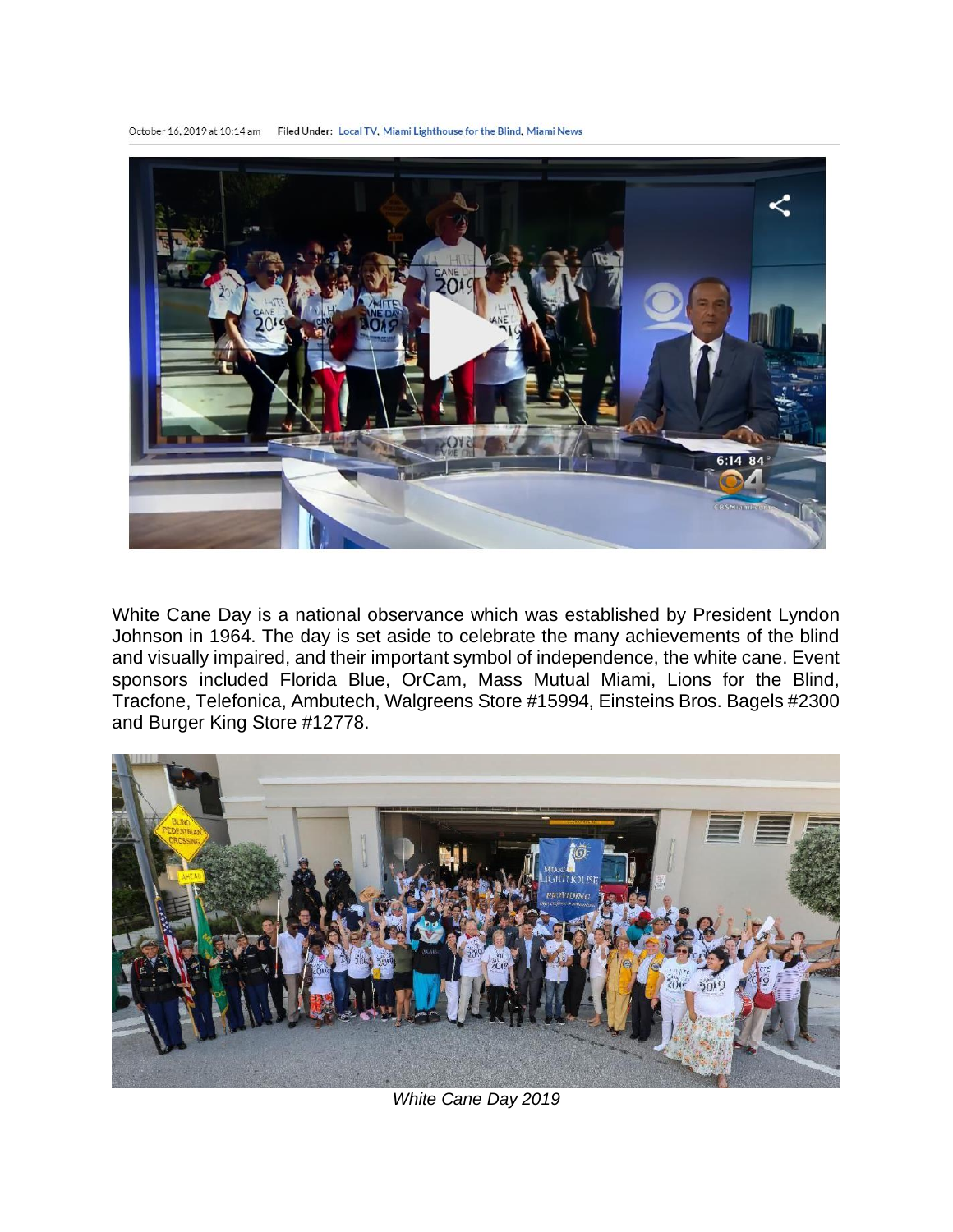### **MIA launches Aira Service for visually impaired passengers**

In recognition of Blindness Awareness Month, representatives from Miami International Airport (MIA), Aira, and the Miami Lighthouse for the Blind and Visually Impaired announced MIA's addition to the Aira Airport Network- a free mobile service that allows blind or low-vision travelers to receive up-to-the minute flight information, navigate security, use self-service kiosks, find restaurants and services, identify baggage, and more.

Our Orientation & Mobility Program at Miami Lighthouse teaches the blind and visually impaired how to travel safely using technology like the Aira app. We applaud the partnership between Aira and MIA for being at the forefront of assisting those who are blind and visually impaired. Check out this WSVN-7 news piece about the unveiling

# MIA unveils app for visually impaired passengers



7 News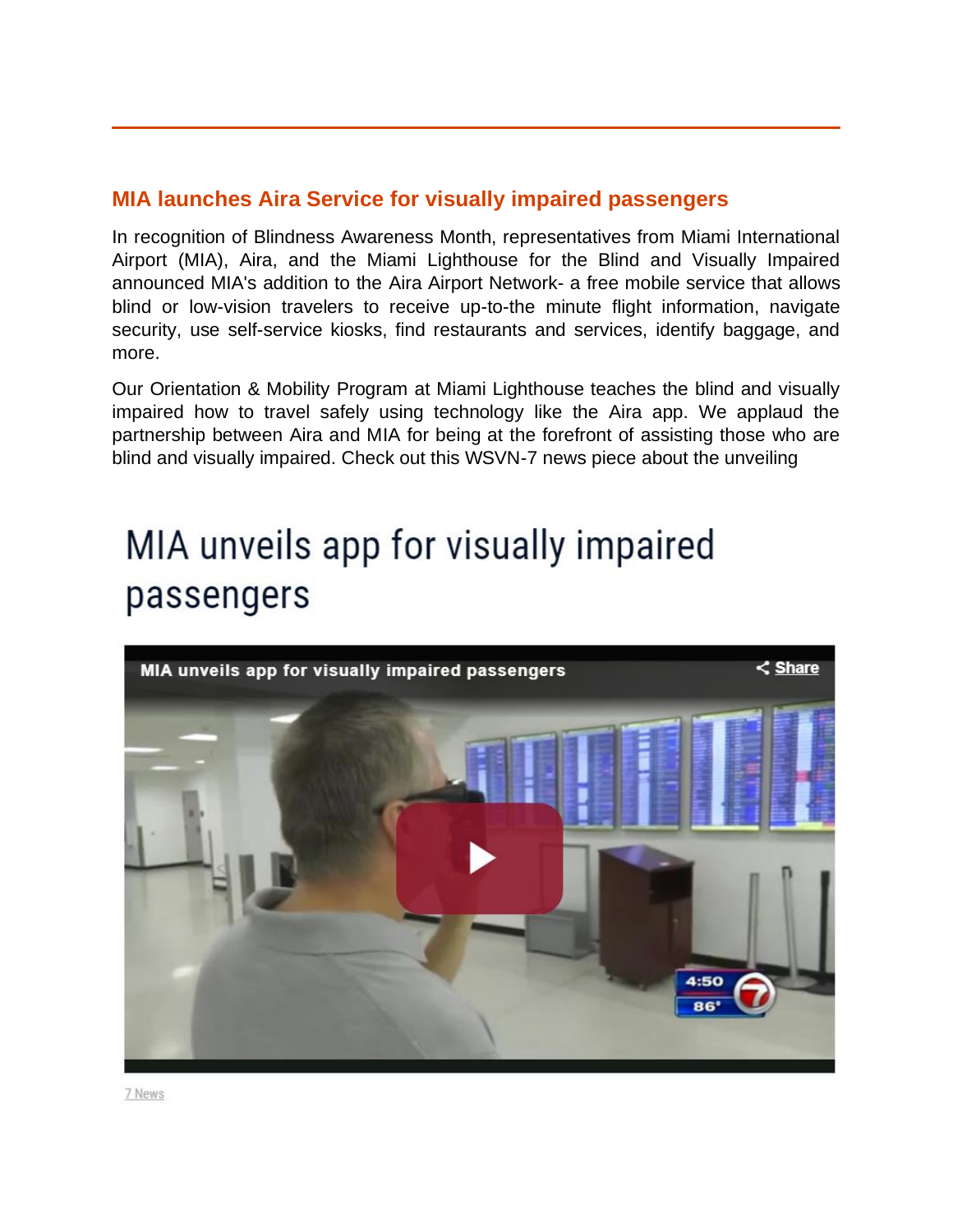### **Miami Lighthouse's 90th Anniversary Celebration at the historic Biltmore Hotel**

Join Miami's most influential philanthropists, business and civic leaders on Saturday, January 25, 2020, as our Miami Lighthouse celebrates 90 years of service to the blind and visually impaired. The milestone gala is presented by Northern Trust and is a black tie event. Individual tickets are \$700 and sponsorship opportunities are available, as well as advertisements congratulating Miami Lighthouse in the official 90th Anniversary Celebration program booklet. To purchase tickets, a table, or to place an advertisement in the program, please contact Cameron Sisser at csisser@miamilighthouse.org or at 786-362-7515.



*90th Anniversary Celebration Save the Date*